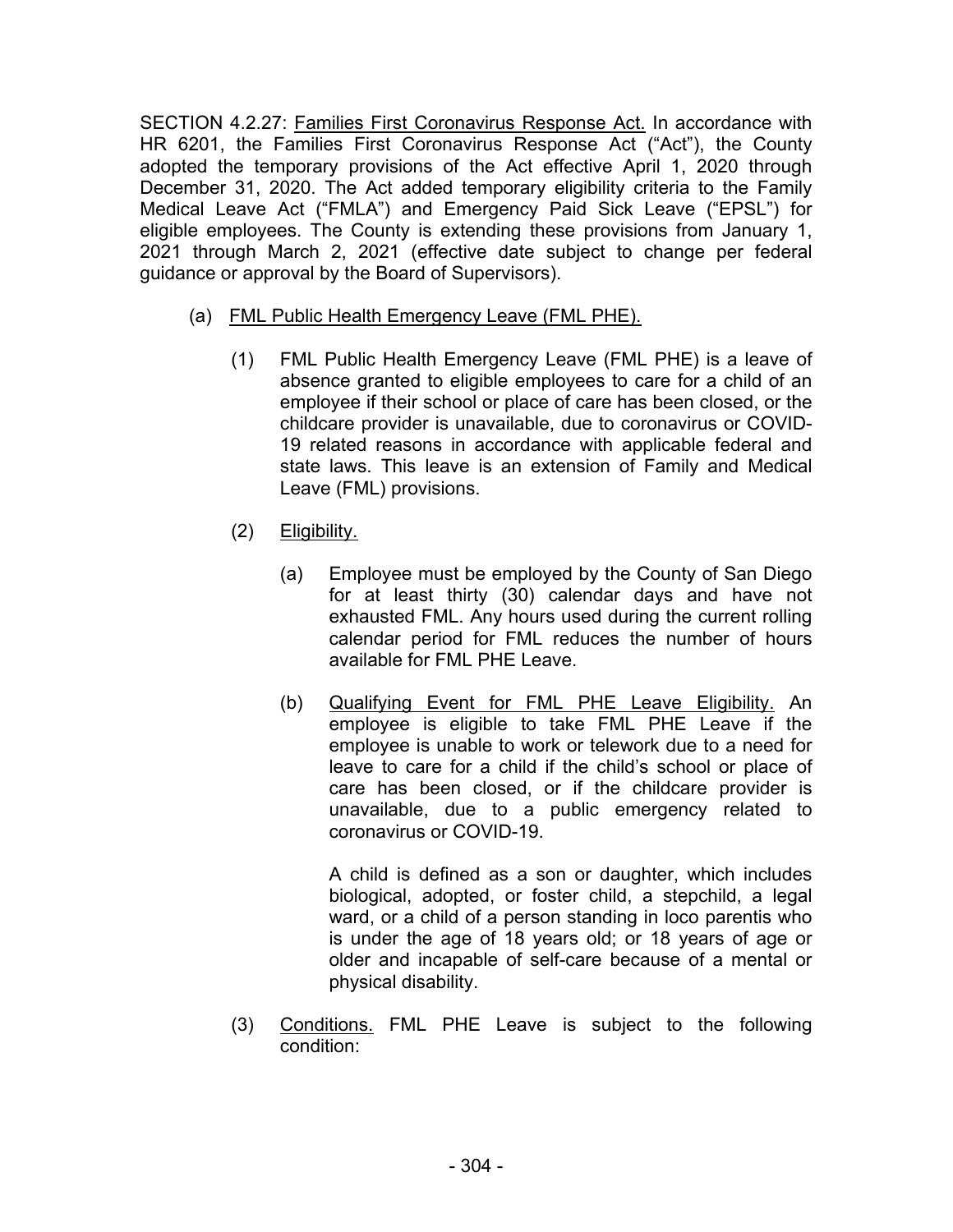- (a) Job Retention. Following FML PHE Leave, the employee is entitled to return to the same or an equivalent job upon return from leave. However, should the employee exhaust their FML Leave and continue on some other form of County unpaid leave, they may not be entitled to return to their previous position.
- (4) Duration and Coordination with County Leave Programs. An employee may take this leave of absence for up to twelve (12) weeks through the expiration of the program. FML time used for FML PHE Leave reduces FML hours during a rolling calendar period. FML PHE Leave shall be coordinated with County paid leave and unpaid leave as follows:
	- (a) First Ten (10) Days of Leave. The first ten (10) days of FML PHE Leave are unpaid. However, employee may substitute accrued leave or Emergency Paid Sick Leave, which is outlined in Subsection (b)(1), to receive pay during the initial ten (10) days.
	- (b) Eleventh Day of Leave and After*.* The County will pay up to two-thirds (2/3) of an employee's regular rate of pay with a maximum of \$200 per day / \$10,000 in total. Employees may supplement the two-thirds (2/3) pay with their accrued leaves to achieve 100% of their regular rate of pay.
- (5) Maintenance of Insurance Coverage.
	- (a) General Requirement. An employee's group insurance coverage shall be maintained during the approved FML PHE Leave on the same conditions as coverage would have been provided if the employee had been employed continuously during the entire FML PHE Leave period.
		- i. The County shall continue to contribute toward health insurance premiums during the FML PHE Leave period.
		- ii. Employees will be required to pay their share of the insurance premiums.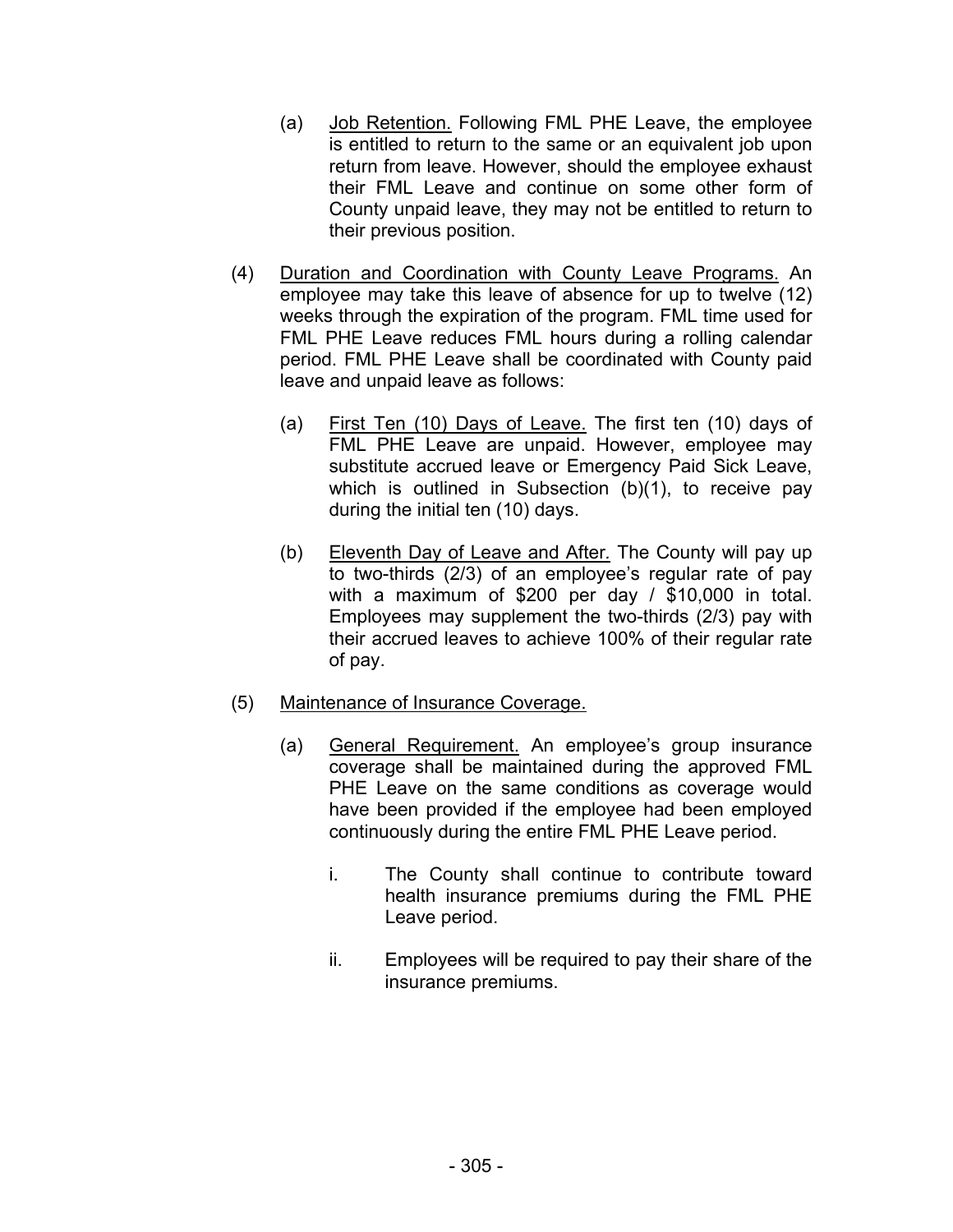## (b) Emergency Paid Sick Leave.

- (1) This sick leave provides up to eighty (80) hours of paid leave for full-time employees; part-time employees will be entitled to the number of hours typically worked in a two-week period.
- (2) Eligible employees can use a total of eighty (80) hours of Emergency Paid Sick Leave for any purpose listed in (3)(b) and (c) below.
- (3) Eligibility and Payment Maximums.
	- (a) Employee must be employed by the County of San Diego preceding the commencement of leave. There is no length of service requirement before an employee is entitled to Emergency Paid Sick Leave.
	- (b) Employees unable to work or telework for the following reasons shall receive their regular rate of pay up to \$511 per day / \$5,110 in total. Employee may supplement with their accrued leaves to achieve 100% of their regular rate of pay:
		- i. Subject to a Federal, State, or local quarantine or isolation order related to COVID-19,
		- ii. Been advised by a health care provider to selfquarantine due to concerns related to COVID-19,
		- iii. Experiencing symptoms of COVID-19 and seeking a medical diagnosis.
	- (c) Employees unable to work or telework for the following reasons shall receive two-thirds (2/3) of their regular rate of pay up to \$200 per day / \$2,000 in total. Employee may supplement with their accrued leaves to achieve 100% of their regular rate of pay:
		- i. To care for an individual who is subject to a Federal, State, or local quarantine or isolation order related to COVID-19 or been advised by a healthcare provider to self-quarantine due to concerns related to COVID-19.

The term "individual" means a family member, domestic partner, friend, neighbor or other person